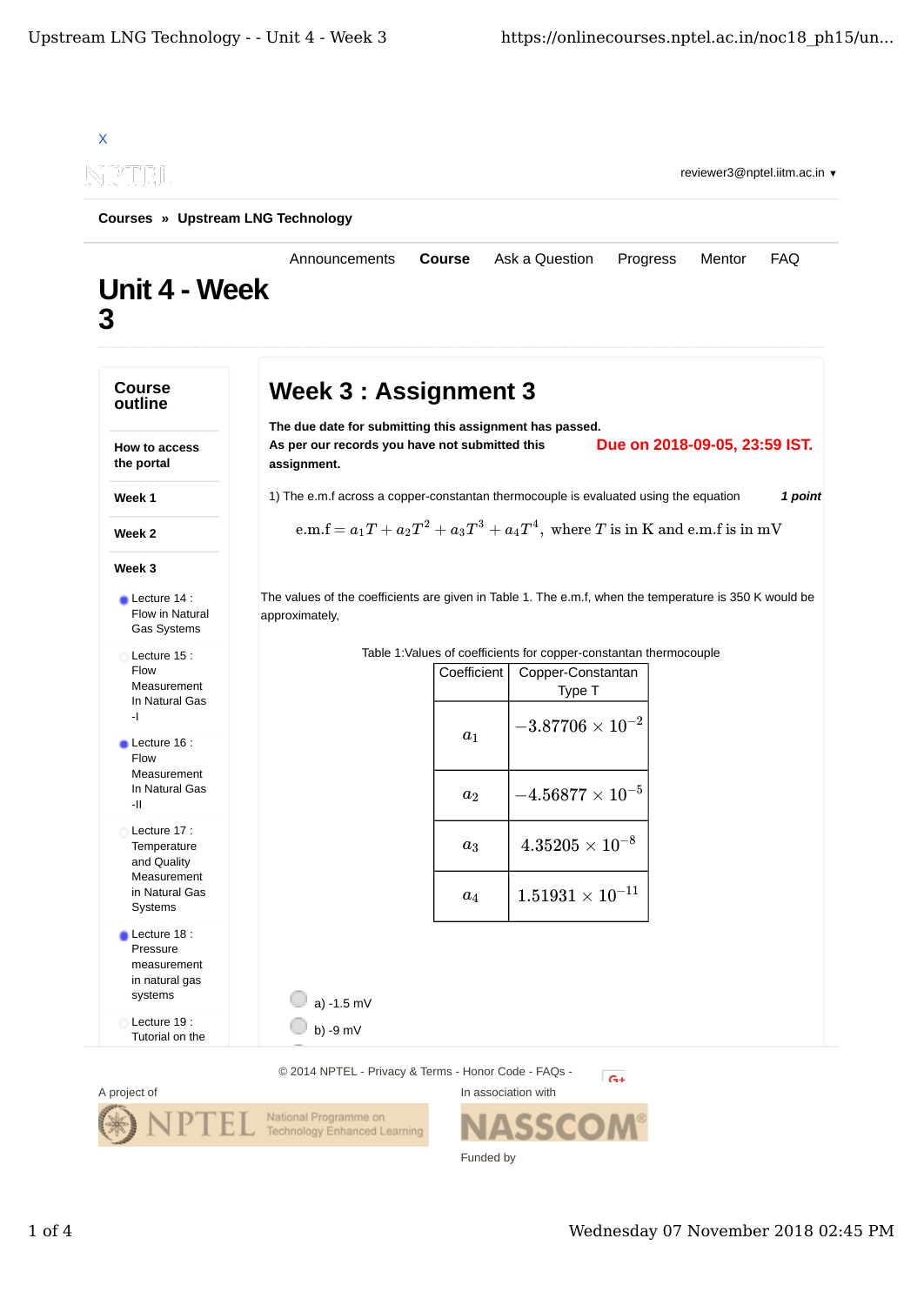## Upstream LNG Technology - - Unit 4 - Week 3

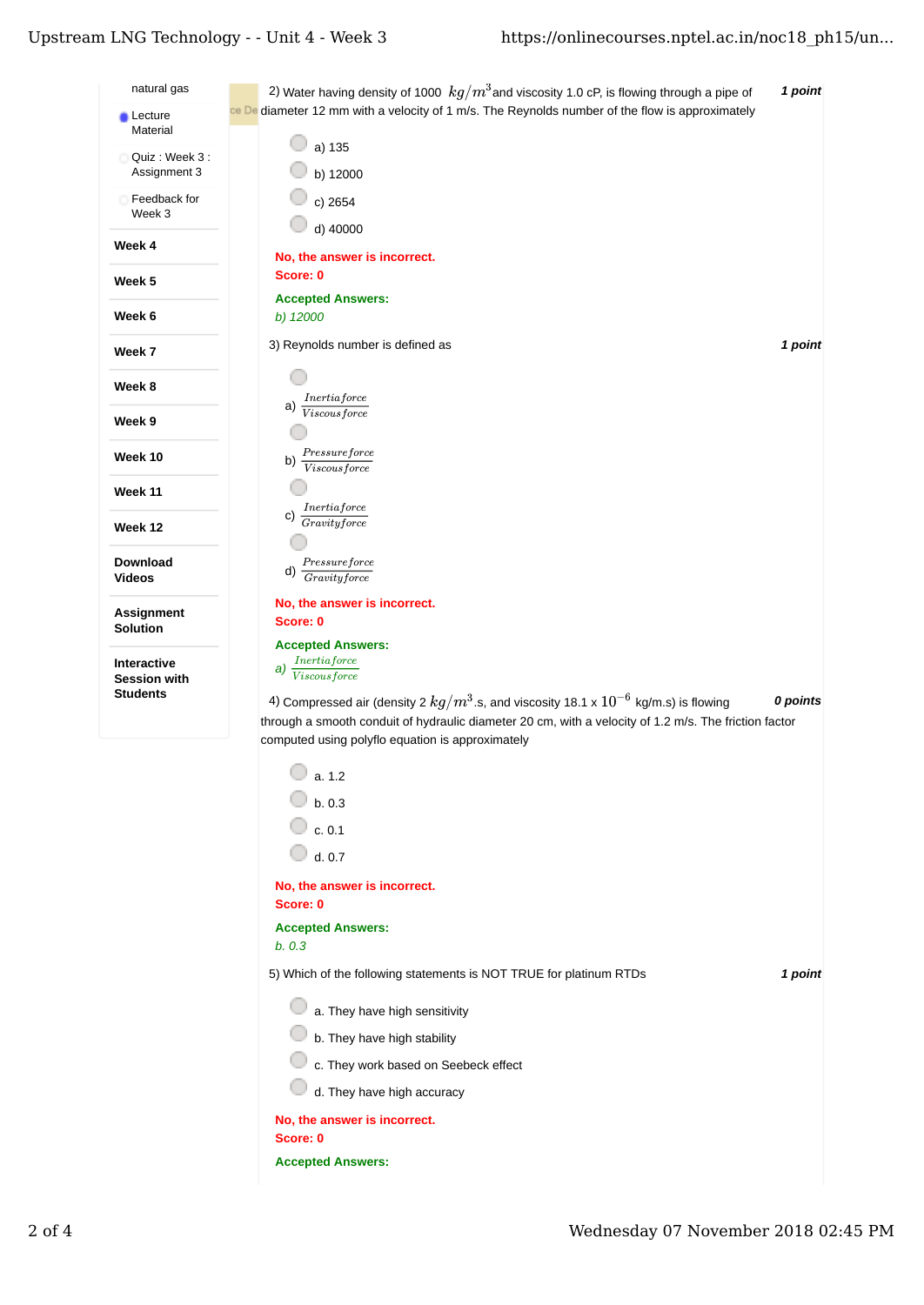| c. They work based on Seebeck effect                                                                                                                  |          |
|-------------------------------------------------------------------------------------------------------------------------------------------------------|----------|
| 6) The average molecular mass of the natural gas is approximately                                                                                     | 0 points |
| a) 27 g/mol                                                                                                                                           |          |
| b) 19 g/mol                                                                                                                                           |          |
| c) 45 g/mol                                                                                                                                           |          |
| d) $14$ g/mol                                                                                                                                         |          |
| No, the answer is incorrect.<br>Score: 0                                                                                                              |          |
| <b>Accepted Answers:</b><br>b) 19 g/mol                                                                                                               |          |
| 7) The specific gravity of the gas, if the molecular mass of air is 28.97 g/mol, is<br>approximately                                                  | 0 points |
| a) 0.655                                                                                                                                              |          |
| b) 0.904                                                                                                                                              |          |
| c) $0.231$                                                                                                                                            |          |
| d) 1.000                                                                                                                                              |          |
| No, the answer is incorrect.<br>Score: 0                                                                                                              |          |
| <b>Accepted Answers:</b><br>a) 0.655                                                                                                                  |          |
| 8) Given the compressibility factor of the gas as 0.88, density of the gas at 350 K and 2 atm 0 points                                                |          |
| pressure is approximately,                                                                                                                            |          |
| a) 2.75 kg/ $m^3$                                                                                                                                     |          |
|                                                                                                                                                       |          |
| b) 4.15 kg/ $m^3$                                                                                                                                     |          |
|                                                                                                                                                       |          |
| c) 1.5 kg/ $m^3$                                                                                                                                      |          |
|                                                                                                                                                       |          |
| d) 0.85 kg/ $m^3$                                                                                                                                     |          |
| No, the answer is incorrect.<br>Score: 0                                                                                                              |          |
| <b>Accepted Answers:</b>                                                                                                                              |          |
| c) 1.5 kg/ $m^3$                                                                                                                                      |          |
| 9) Given the higher heating value of the gas as 1050 Btu/ $ft^3$ and the density of air as 1<br>kg/ $m^3$ , Wobbe number of the gas is approximately, | 0 points |
|                                                                                                                                                       |          |
| $a.190 \frac{Btu}{ft^3}$                                                                                                                              |          |
|                                                                                                                                                       |          |
| $b.509 \frac{Btu}{ft^3}$                                                                                                                              |          |
|                                                                                                                                                       |          |
| $c. 125 \frac{Btu}{ft^3}$                                                                                                                             |          |
|                                                                                                                                                       |          |

O